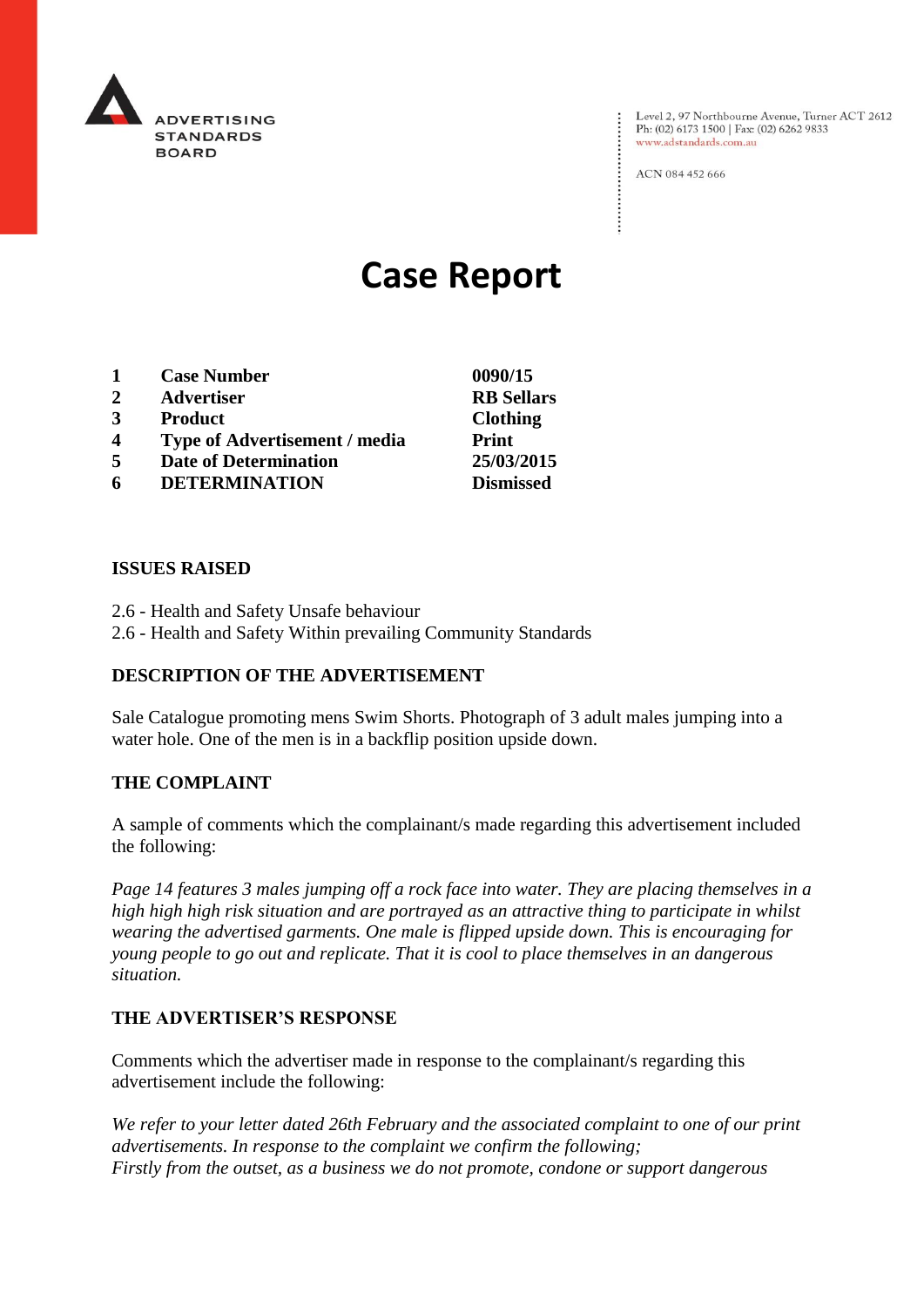*behaviour. On the contrary, we are quite active in rural communities throughout Australia, supporting charities, clubs and associations for adults and children alike.*

*The advertisement in question was used to promote our range of Swim Shorts in the Summer Sale Catalogue. It depicts 3 adult males swimming at a waterhole, and in this instance jumping into the water which is the type of activity you would do when wearing swim shorts. There is no associated script or CAD reference as the ad was not used for television or radio. There is no advertising agency as we produce all of our catalogues in-house. Comments relating to this advertisement:*

*By way of background, this photograph was taken as part of an 8 day photo shoot in and around El Questro Wilderness Park in the East Kimberley region of Western Australia. We were assisted throughout the shoot by experienced El Questro staff and Park Rangers who also acted as guides to several shoot locations.*

*The location of the swim short photo was Amaroo Falls that is open to the public and is described on the El Questro website as "A truly magical place, Amaroo Falls was discovered in the southeast of the property in April 2010. The falls range from knee-high falls to those of 45m in height, descending into pristine swimming holes…".*

*We were accompanied by experienced Park Rangers to this location and the act depicted in the advertisement was supervised at all times. We did not contravene any park rules or pose any danger to the individuals concerned.*

*While we appreciate the nature of the complaint that has been raised, it is fanciful to suggest that our advertisement in any way promotes or encourages any other individual to replicate what is depicted. Similarly, it does not contravene any prevailing community standards of health and safety - it is certainly an activity that can readily be seen on any Summer's day, at any public beach, pool, lake, river and indeed swimming hole.*

*By stark contrast to the complaint raised, we view our advertisement as promoting mateship, enjoying outdoor activities, fitness and of course looking great in your swim shorts while you are doing it.*

*We take a great deal of pride in the images that we present to our customers, and go to a lot of effort to ensure that we are prepared and organised to manage the health and safety needs of all staff, models and other parties.*

*Our catalogues have won several awards at The Australian Catalogue Awards, and while this may be irrelevant to the complaint raised, it certainly highlights that we are recognised in the industry for the quality of what we produce.*

*Please accept our thanks for your consideration of the above points; we are certain that our common-sense approach to our advertising will also be reflected in how you address this complaint.*

## **THE DETERMINATION**

The Advertising Standards Board ("Board") considered whether this advertisement breaches Section 2 of the Advertiser Code of Ethics (the "Code").

The Board noted the complainant's concern that the advertisement features an image of young men jumping from a rock face into water that is dangerous and could encourage others to attempt the same action.